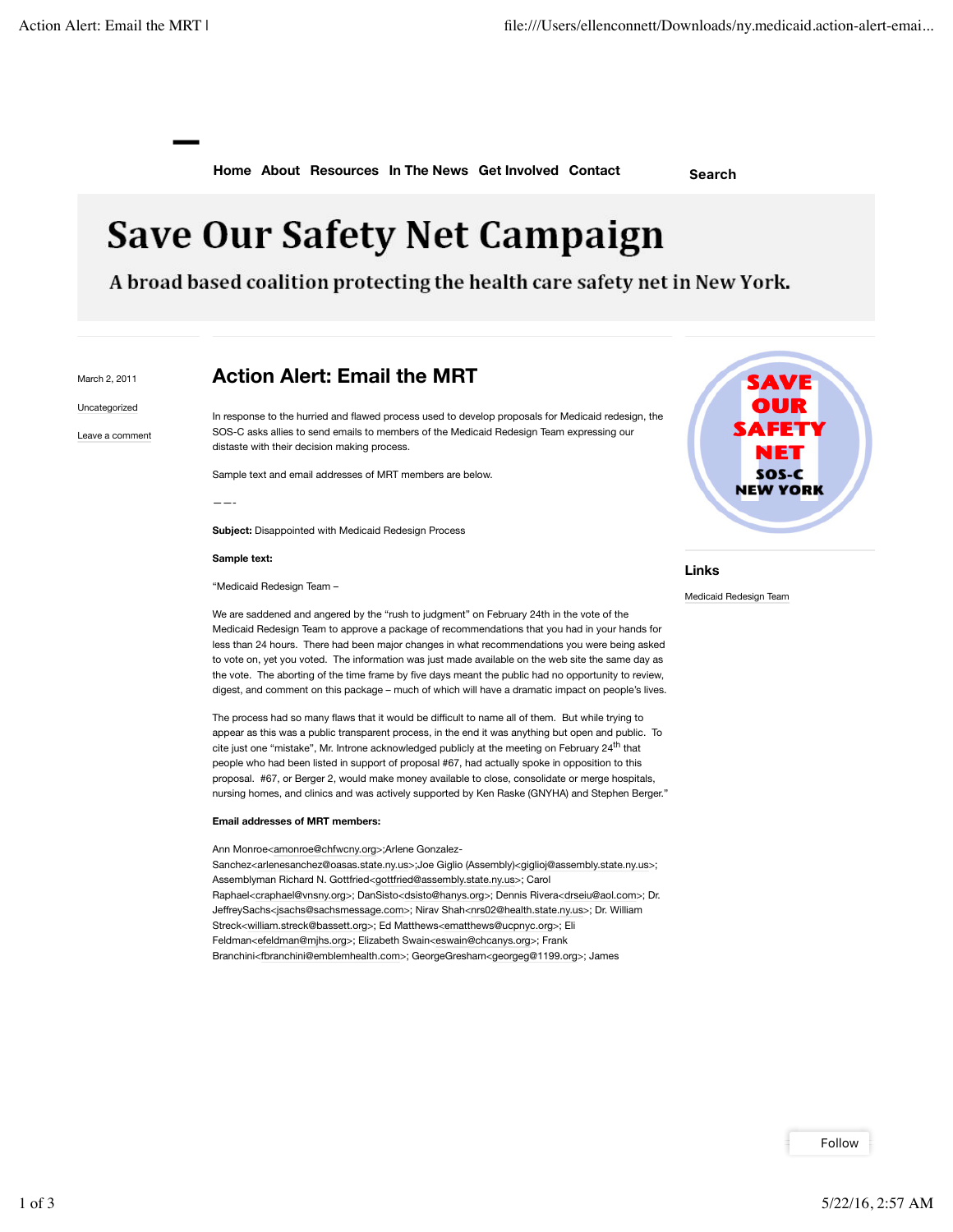Introne<James.Introne@exec.ny.gov>; Jason Helgerson<jah23@health.state.ny.us>; Karen Ballard<kballard@nyc.rr.com>; Ken Raske<raske@gnyha.org>; Lara Kassel<lkassel@cdrnys.org>; Linda Gibbs<lgibbs@cityhall.nyc.gov>; Lisa Ullman<Lisa.Ullman@exec.ny.gov>; Max Chmura<max.e.chmura@omr.state.ny.us>; MikeDowling<mdowling@nshs.edu>; Mike Hogan<cocomfh@omh.state.ny.us>; RobertMegna<Robert.Megna@budget.state.ny.us>; Kemp Hannon (Senate)<hannon@nysenate.gov>; Thomas Duane (Senate)<duane@nysenate.gov>; SteveAcquario<sacquario@nysac.org>; Steve Berger<sberger@odysseyinvestment.com>

| About these ads |                                                     |
|-----------------|-----------------------------------------------------|
| 50% Off         | 60% Off                                             |
|                 |                                                     |
| <b>BUY NOW</b>  | Soft Style by Hush<br><b>Puppies Angel II Pumps</b> |

|               | $\star$ Like<br>Be the first to like this.                                                                                                      |
|---------------|-------------------------------------------------------------------------------------------------------------------------------------------------|
|               | Related<br>MRT Ethics Complaint &<br>Medicaid Super Wavier<br><b>WBAI Radio Interview</b><br>NYSNA Says "Go<br>Hearing<br>with SOS-C<br>Slower" |
|               | medicaid<br>action alert<br>mrt                                                                                                                 |
|               | $\leftarrow$ Previous post<br>Next post $\rightarrow$                                                                                           |
| Leave a Reply |                                                                                                                                                 |